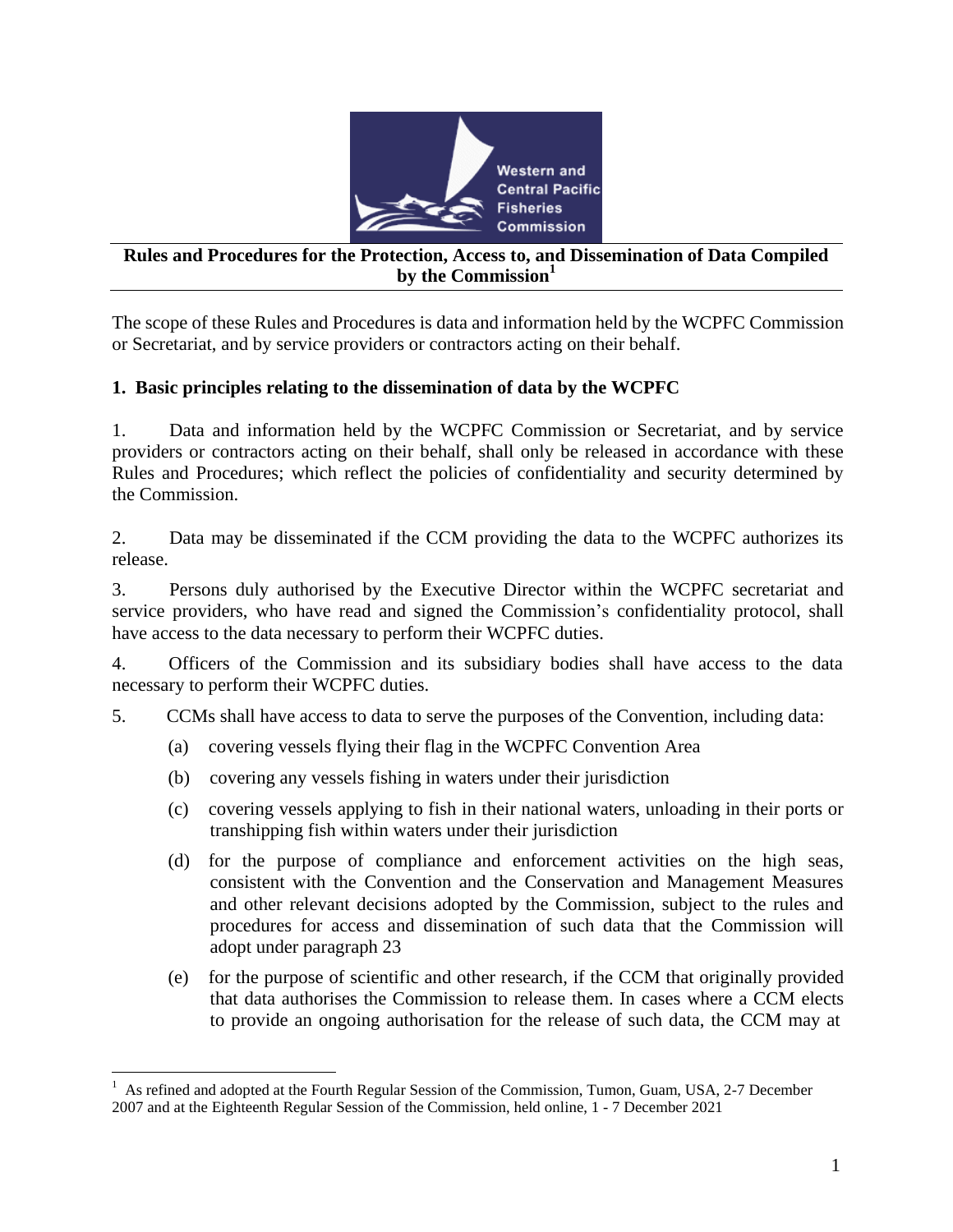any time cancel this authorisation by notifying the Secretariat that it has revised its earlier decision.

6. To the greatest extent practical, the WCPFC Commission, Secretariat and their service providers, should disseminate data in a timely manner.

## **2. Risk classification and definition of confidentiality**

7. Data covered by these Rules and Procedures will be classified in accordance with the risk classification methodology included in the Commission's Information Security Policy (ISP), which reflects *inter alia* the damage that would be done to the operations or creditability of the Commission as a consequence of the unauthorized disclosure or modification of such information. The classification is attached as Table 1.

8. Data covered by these Rules and Procedures were determined to be either public domain or non-public domain data in accordance with the definition of confidentiality established in the Commission's ISP.

## **3. Dissemination of Public Domain Data**

9. Data in the public domain shall not reveal the individual activities of any vessel, company or person and shall not contain private information. Catch and Effort data in the public domain shall be made up of observations from a minimum of three vessels.

10. Annual catch estimates and aggregated catch and effort data that can be used to identify the activities of any vessel, company or person are not in the public domain.

11. Except for data as described in Paragraphs 9 and 10, the types of data listed in Appendix 1 have been designated to be Public Domain data.

12. Public Domain data shall be available to any persons for (a) downloading from the Commission's website and/or (b) release by the Commission on request.

13. The website should contain a statement describing the conditions associated with the viewing or downloading of Public Domain Data (for example, that the source of the data must be acknowledged), and should require the person requesting the data to "Accept" these conditions before viewing / downloading can begin.

## **4. Dissemination of Non-Public Domain Data**

*4.1 Definition of Non-Public Domain Data*

14. Subject to the decisions of the Commission, all types of data not described in paragraph 11 shall be referred to as Non-Public Domain data.

15. A list of examples of Non-Public Domain data can be found in Appendix 2.

*4.2 General rules for dissemination of, and access to, Non-Public Domain data*

16. Access to and dissemination of Non-Public Domain data shall be authorised in accordance with these Rules and Procedures and the policies of confidentiality and security established in the Commission's ISP.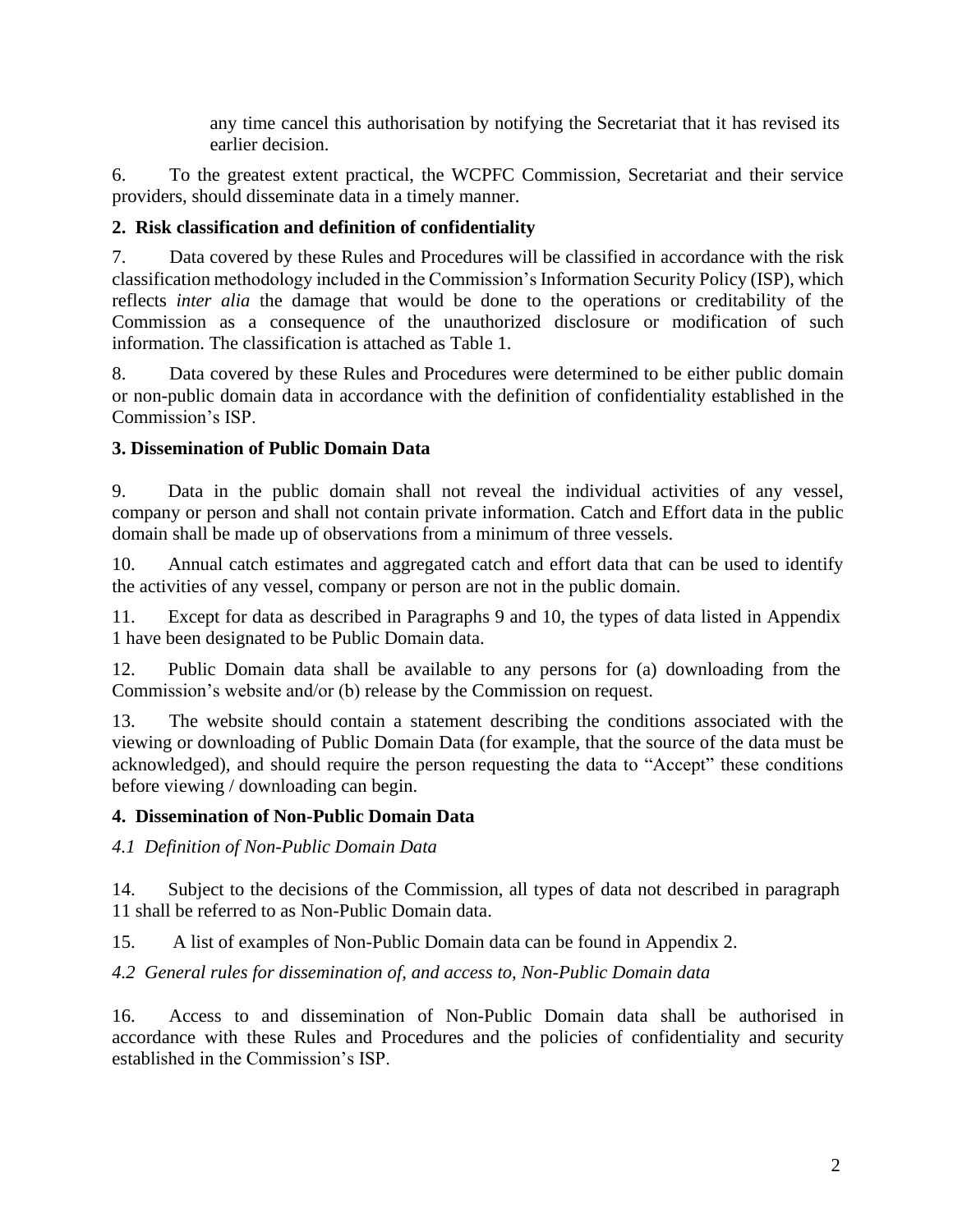17. The WCPFC Secretariat shall log and report to the Commission all access and dissemination of Non-Public Domain data, including the name and affiliation of the person, the type of data accessed or disseminated, the purpose for which the data were requested, the date when the data were requested, the date when the data were released and authorizations that may have been required.

*4.3 Access to Non-Public Domain data by the Staff of the Secretariat, the WCPFC Service Providers, and Officers of the Commission and its Subsidiary Bodies*

18. Persons duly authorised by the Executive Director, within the WCPFC secretariat and service providers, including scientific experts engaged under Article 13 of the Convention, shall have access to the data necessary to perform their WCPFC duties. Officers of the Commission and its subsidiary bodies shall have access to the data necessary to perform their WCPFC duties. All such persons shall sign a Confidentiality Agreement with the Executive Director and maintain the data security standards of the Commission in respect of data to which they have access. The Executive Director shall maintain a Register of all such persons (including the purpose for which they require access to the data) and make the Register available to a CCM on written request.

### *4.4 Access to Non-Public Domain data by CCMs*

19. CCMs shall have access to Non-Public Domain data to serve the purposes of the Convention, including data:

- (a) covering vessels flying their flag in the WCPFC Convention Area
- (b) covering any vessels fishing in waters under their jurisdiction
- (c) covering vessels applying to fish in their national waters, unloading in their ports or transhipping fish within waters under their jurisdiction
- (d) for the purpose of scientific and other research, if the CCM that originally provided that data authorises the Commission to release them. In cases where a CCM elects to provide an ongoing authorisation for the release of such data, the CCM may at any time cancel this authorisation by notifying the Secretariat that it has revised its earlier decision.

20. CCMs shall notify the Secretariat of a small number of representatives (preferably only 2) authorised to receive Non-Public Domain data. Such notification will include name, affiliation, and contact information (e.g. telephone, facsimile, email address). The WCPFC Secretariat will maintain a list of such authorized representatives. CCMs and the Secretariat shall ensure the list of CCM representatives is kept up to date and made available.

21. The authorized representative(s) of the CCMs are responsible for ensuring the confidentiality and security of the Non-Public Domain data according to its risk classification and in a manner consistent with security standards established by the Commission for the WCPFC Secretariat.

22. The Non-Public Domain data described in paragraph 19 will be made available by the Secretariat to authorised representatives of the CCMs for release by the Commission on request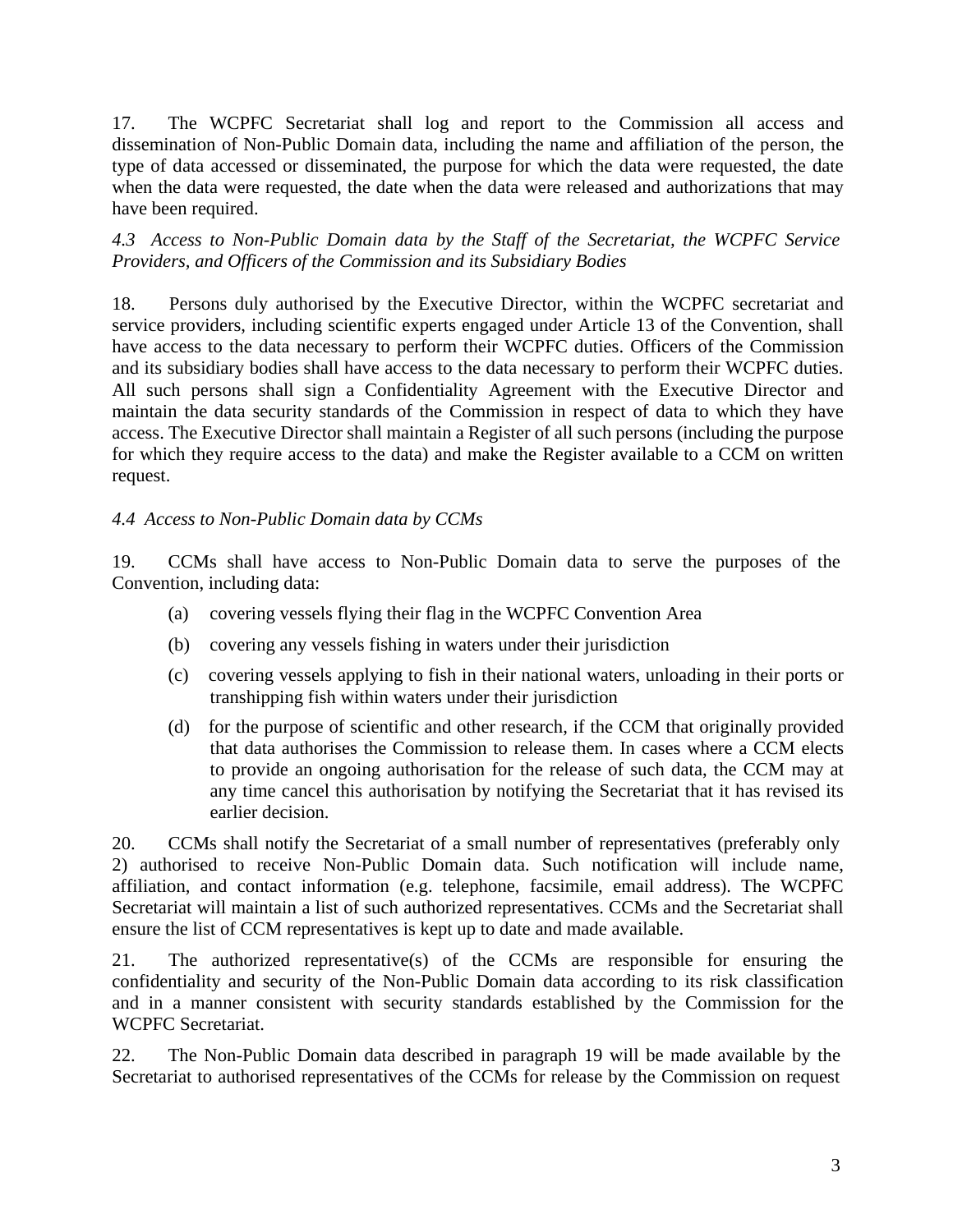and, where appropriate, downloading from the Commission's website in accordance with the Commission's ISP.

23. For the purpose of compliance and enforcement activities on the high seas, Non-Public Domain data will be made available subject to separate rules and procedures for the access and dissemination of such data, that the Commission will adopt for these purposes.

24. VMS data will be made available for scientific purposes, subject to the separate rules and procedures referred to in paragraph 23 above.

25. Access to Non-Public Domain data by CCMs shall be administered by the Executive Director on the basis of these Rules and Procedures and the Framework at Appendix 3.

26. The Executive Director will implement the Framework and authorize access to and dissemination of Non-Public Domain data.

27. Unless otherwise decided by the Member or CCM responsible for its external affairs, Participating Territories shall have the same access rights to data as CCMs.

28. A CCM that has not fulfilled its obligations to provide data to the Commission for two consecutive years shall not be granted access to Non-Public Domain data until all such matters are rectified. A CCM whose representative, authorized in accordance with paragraphs 20 and 21 above, failed to observe the rules stipulated in these Rules and Procedures shall not be granted access to Non-Public Domain data until the appropriate actions have been taken.

## *4.5 Exchange of data with other regional fisheries management organisations*

29. If the Commission enters into agreements for the exchange of data with other regional fisheries management organisations (RFMOs), such agreements must include requirements that the other RFMO provides equivalent data on a reciprocal basis and maintains the data provided to them in a manner consistent with the security standards established by the Commission. The data which may be exchanged is specified in Appendix 4. At each annual session the Executive Director will provide copies of data exchange agreements that exist with other RFMOs and a summary of the data exchanges that occurred during the previous 12 months under such agreements. For the purposes of these Rules and Procedures, the following organisations will be treated as being equivalent to a RFMO:

- International Scientific Committee (ISC)
- Secretariat of the Pacific Community (SPC)

## *4.6 Disseminations of Non-Public Domain data in other circumstances*

30. Non-Public Domain data will be made available by the Secretariat to any persons<sup>2</sup> if the CCM that originally provided that data authorises the Commission to release them. In cases where a CCM elects to provide an ongoing authorisation for the release of such data, the CCM may at any time cancel this authorisation by notifying the Secretariat that it has revised its earlier decision. Unless otherwise requested by the provider of the data:

 $2$  Including universities, researchers, NGOs, media, consultants, industry, federations, etc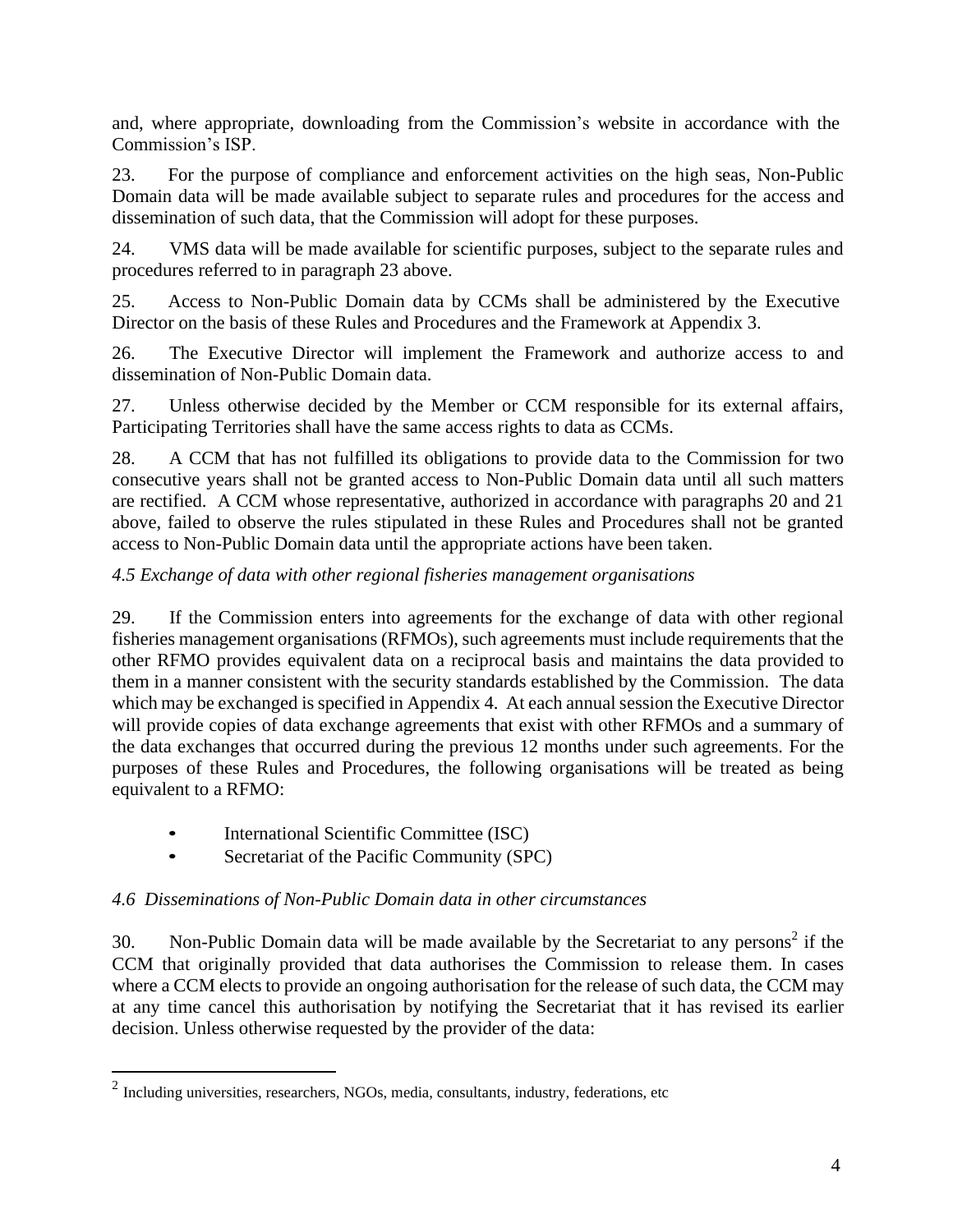- (a) Persons that request Non-Public Domain data shall complete and sign the Data Request Form and sign the Confidentiality Agreement and provide them to the Commission in advance of obtaining access to said data.
- (b) The Data Request Form and Confidentiality Agreement shall then be forwarded to the CCM that originally provided the requested data and the provider shall be requested to authorise the Commission to release the data.
- (c) Such persons shall also agree to maintain the data requested in a manner consistent with the security standards established by the Commission for the WCPFC Secretariat.

31. CCMs that have provided Non-Public Domain data to the Commission shall notify the Secretariat regarding their representatives with the authority to authorise the release of Non- Public Domain data by the Commission. Decisions whether to authorise the release of such data shall be made in a timely manner.

## *4.7 Force majeure*

32. The Executive Director may authorise the release of Non-Public Domain data to rescue agencies in cases of *force majeure* in which the safety of life at sea is at risk.

## **5. Periodic Review**

33. The Commission or its subsidiary bodies will periodically review these Rules and Procedures, and subsidiary documents, and the rules and procedures referred to in paragraphs 23 and 24 above, and amend these if necessary.

## **6. Final Clause**

34. These Rules and Procedures do not prevent a CCM from authorizing the release of any data it has provided to the WCPFC.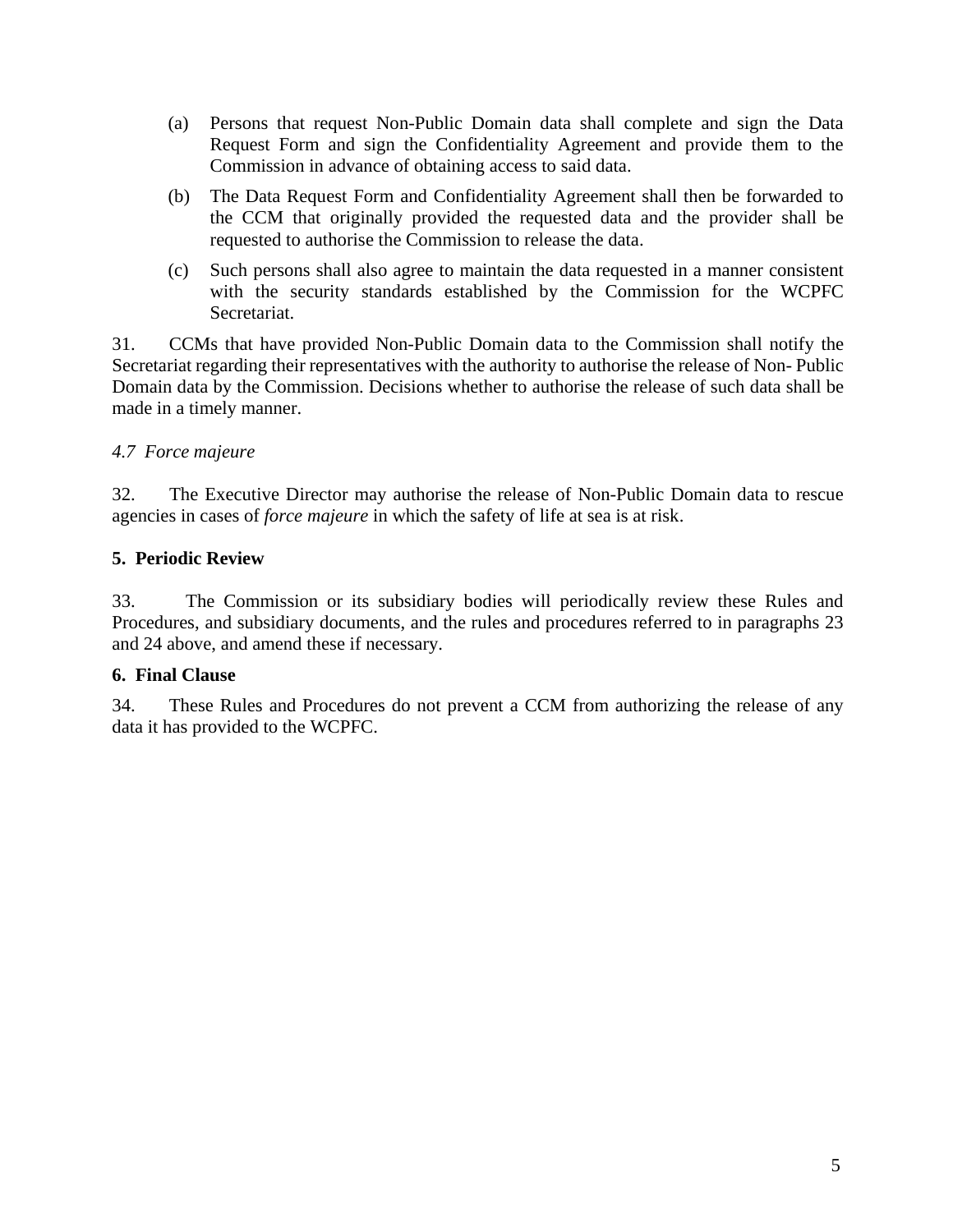| <b>Information type</b>                                                                                                                                      | <b>Risk</b><br>classification |
|--------------------------------------------------------------------------------------------------------------------------------------------------------------|-------------------------------|
| Operational level Catch Effort data                                                                                                                          | High                          |
| Annual catch estimates stratified by gear/flag and species for the<br><b>WCPFC Statistical Area.</b>                                                         | Lowest                        |
| Annual catch estimates stratified by gear/flag, EEZ and species.                                                                                             | Lowest                        |
| Aggregated catch and effort data stratified by gear/year/month, 5x5<br>(LL) or 1x1 (surface), and flag.                                                      | Low                           |
| Records of vessel unloading                                                                                                                                  | Medium                        |
| Transhipment consignments by species                                                                                                                         | Medium                        |
| [Biological data (if adequate time has passed to allow the scientists<br>that organised the for collection of such data to publish a paper<br>analysing it)] | Lowest                        |
| Tagging data                                                                                                                                                 | Lowest                        |
| WCPFC Record of Fishing Vessels (Authorization to fish/Vessel<br>Record)                                                                                     | Lowest                        |
| Vessel and gear attributes from other open sources                                                                                                           | Lowest                        |
| Any vessel record established for the purpose of the Commission's<br><b>VMS</b>                                                                              | Lowest                        |
| Oceanographic and meteorological data                                                                                                                        | Lowest                        |
| Movements of fishing vessels recorded at a fine resolution / VMS<br>Vessel position, direction and speed                                                     | High                          |
| <b>Boarding and Inspection Reports</b>                                                                                                                       | High                          |
| Certified observer personnel                                                                                                                                 | Medium                        |
| Certified inspection personnel                                                                                                                               | High                          |
| Catch Documentation Scheme / Trade Documentation Scheme                                                                                                      | Medium                        |
| <b>Port State Inspection Reports</b>                                                                                                                         | Medium                        |
| Violations and infringements, detailed                                                                                                                       | High                          |
| Annual number of active vessels, by gear type and flag                                                                                                       | Lowest                        |
| Economic data                                                                                                                                                | [unassigned]                  |
| [Social data]                                                                                                                                                | [unassigned]                  |
| Fisheries intelligence-sharing information                                                                                                                   | High                          |
| Part 2 of the Annual Report to the Commission by CCMs                                                                                                        | Low                           |
| Part 1 of the Annual Report to the Commission by CCMs                                                                                                        | Lowest                        |
| Processor data                                                                                                                                               | High                          |

**Table 1. Types of information and confidentiality classification.**

The security controls implemented by the Commission will reflect the classifications given to each information type. Where categories within an information type cover two classifications, the higher has been used. If a data type covers more than one row then the higher risk classification would apply.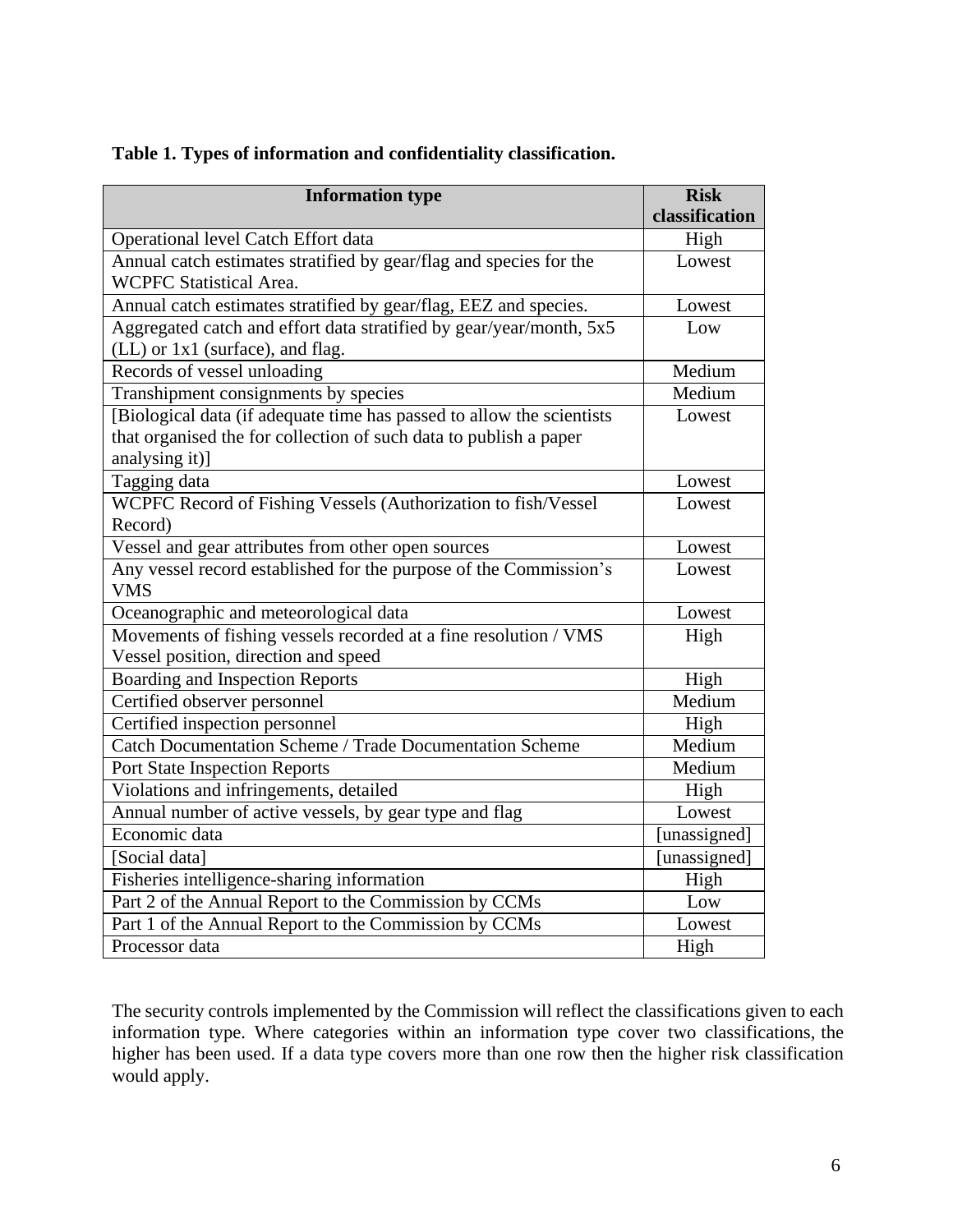| <b>Information Type</b> | <b>Annotations</b>                                                                                        |  |  |
|-------------------------|-----------------------------------------------------------------------------------------------------------|--|--|
| Operational level       | Collected on fishing vessel logbooks and by observers.                                                    |  |  |
| Catch Effort data       |                                                                                                           |  |  |
| Compliance-related      | Excludes operational catch and effort data, biological data                                               |  |  |
| observer data           | and vessel and gear attributes.                                                                           |  |  |
| Biological data         | Biological data include size data, data on gender and                                                     |  |  |
|                         | maturity, genetic data, data on hard parts such as otoliths,                                              |  |  |
|                         | stomach contents, and isotopic N15/C14 data collected by                                                  |  |  |
|                         | observers, port samplers and other sources. "Biological                                                   |  |  |
|                         | data" in this context does not include information                                                        |  |  |
|                         | identifying the fishing vessel, for example, which would                                                  |  |  |
|                         | otherwise alter its security classification.                                                              |  |  |
| Tagging data            | Tagging data include species, release and recapture                                                       |  |  |
|                         | positions, lengths and dates. "Tagging data" in this context                                              |  |  |
|                         | does not include information identifying the fishing vessel                                               |  |  |
|                         | that recaptured the tagged tuna, for example, which would<br>otherwise alter its security classification. |  |  |
| <b>WCPFC Record of</b>  | Vessels (Authorization to fish/Vessel Record) Covers                                                      |  |  |
| Fishing                 | vessels fishing in the WCPFC Convention area outside of                                                   |  |  |
|                         | waters under their national jurisdiction.                                                                 |  |  |
| Vessel and gear         | Includes data collected by observers and port inspectors.                                                 |  |  |
| attributes from other   | Covers all vessels (i.e. includes vessels restricted to national                                          |  |  |
| sources                 | jurisdiction – domestic fleets) Includes electronic                                                       |  |  |
|                         | equipment.                                                                                                |  |  |
| Oceanographic and       | "Oceanographic and meteorological data" in this context                                                   |  |  |
| meteorological data     | does not include information identifying the fishing vessel                                               |  |  |
|                         | that collected the information, for example, which would                                                  |  |  |
|                         | otherwise alter its security classification.                                                              |  |  |
| Certified observer      | If identified by individual then Risk Classification would be                                             |  |  |
| personnel               | assigned to HIGH.                                                                                         |  |  |
| Certified inspection    | If identified by individual then Risk Classification would be                                             |  |  |
| personnel               | assigned to HIGH.                                                                                         |  |  |
| Violations and          | May cover Individual Violations and infringements pending                                                 |  |  |
| infringements, detailed | investigation and/or prosecution. Summarised information                                                  |  |  |
|                         | included in Annual WCPFC TCC Report from CCMs.                                                            |  |  |
|                         | Includes compliance information collected by observers.                                                   |  |  |
| Economic data           | Insufficient information currently available to determine                                                 |  |  |
|                         | Risk Classification.                                                                                      |  |  |

# **Table 2. Annotations on information types mentioned in Table 1.**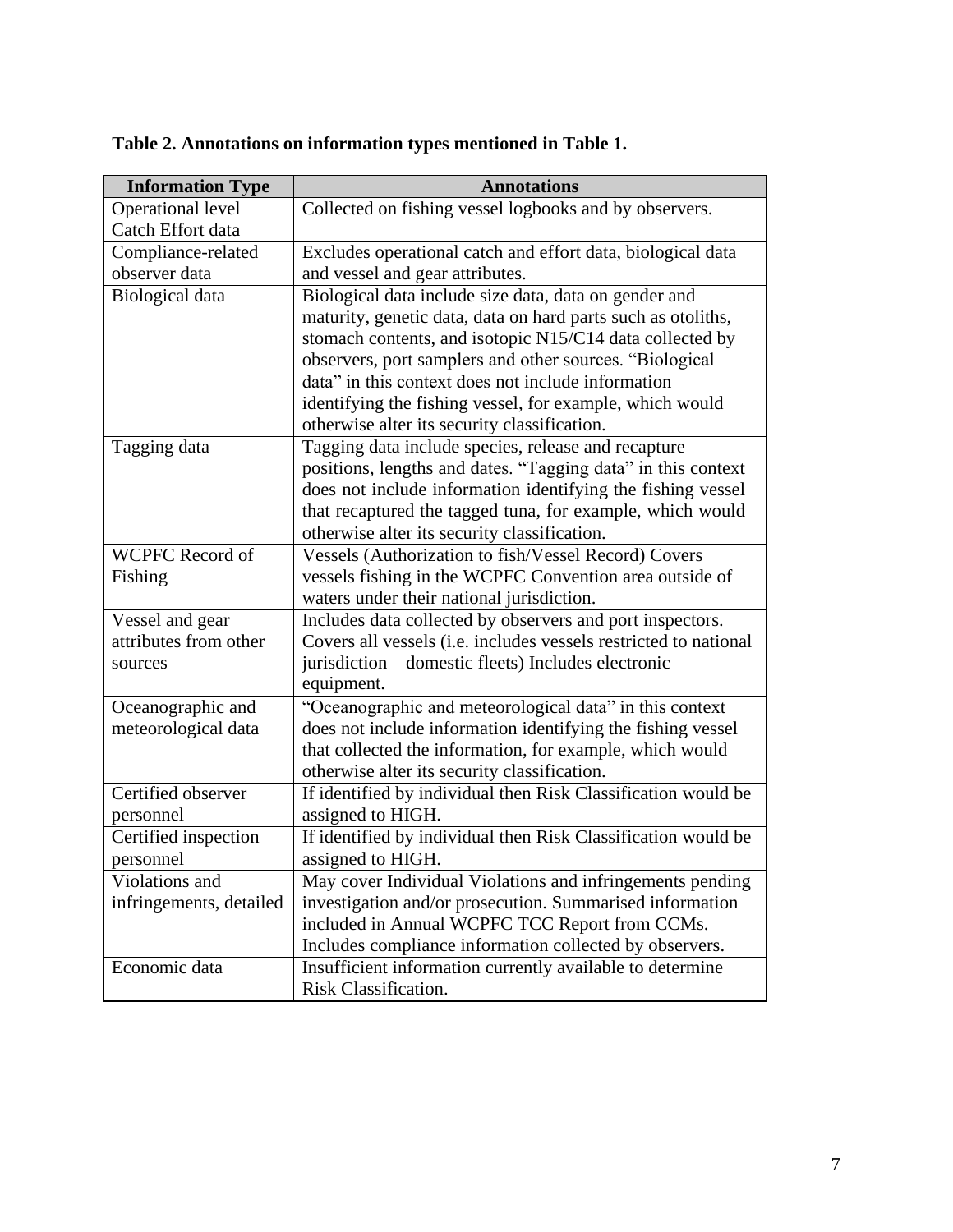### **Public Domain data**

The following types of data are considered to be in the public domain:

- 1) annual catch estimates stratified by gear, flag and species for the WCPFC Statistical Area;
- 2) annual catch estimates stratified by gear, flag, species, and waters under the jurisdiction of CCMs and the high seas in the WCPFC Statistical Area;
- 3) the annual numbers of vessels active in the WCPFC Statistical Area stratified by gear type and flag;
- 4) catch and effort data aggregated by gear type, flag, year/month and, for longline, 5° latitude and 5° longitude, and, for surface gear types, 1° latitude and 1° longitude – and made up of observations from a minimum of three vessels;
- 5) [biological data (if adequate time has passed to allow the scientists that organised for the collection of such data to publish a paper analysing it)];
- 6) tagging data;
- 7) the WCPFC Record of Fishing Vessels;
- 8) [information on vessel and gear attributes compiled from other sources];
- 9) any vessel record established for the purpose of the Commission's VMS;
- 10) oceanographic and meteorological data;
- 11) [social data]; and
- 12) Part 1 of the Annual Report to the Commission by CCMs.

In regard to paragraphs 1, 2, 3 and 4 above - data describing vessels based in a territory of the State in which they are flagged may be stratified (or aggregated) by the name of the territory.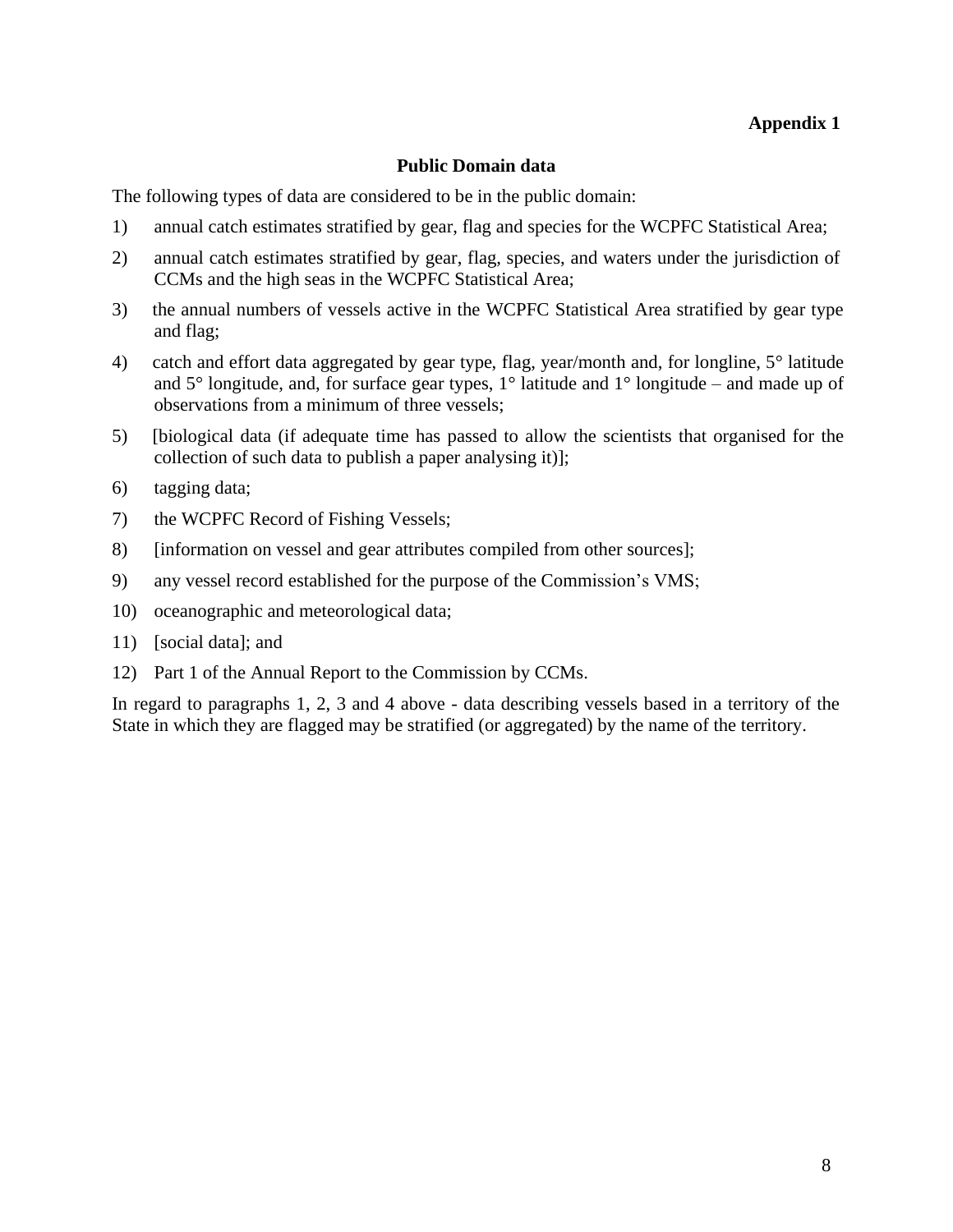### **Examples of Non-Public Domain data**

The following are examples of types of data considered to be Non-Public Domain:

- 1) Operational level Catch Effort data
- 2) Records of vessel unloading
- 3) Transhipment consignments by species
- 4) Data describing (at a fine resolution) the movement of vessels including near- real time Commission VMS data (Vessel position, direction and speed)
- 5) Boarding and Inspection Reports
- 6) Regional Observer Programme observer reports, and lists of certified observer personnel
- 7) Certified inspection personnel
- 8) Raw data from any Catch Documentation Scheme or Trade Documentation Scheme
- 9) Port State Inspection Reports
- 10) Violations and infringements, detailed
- 11) Economic data
- 12) Fisheries intelligence-sharing information
- 13) Part 2 of the Annual Report to the Commission by CCMs
- 14) Data that reveals the individual activities of any vessel, company or person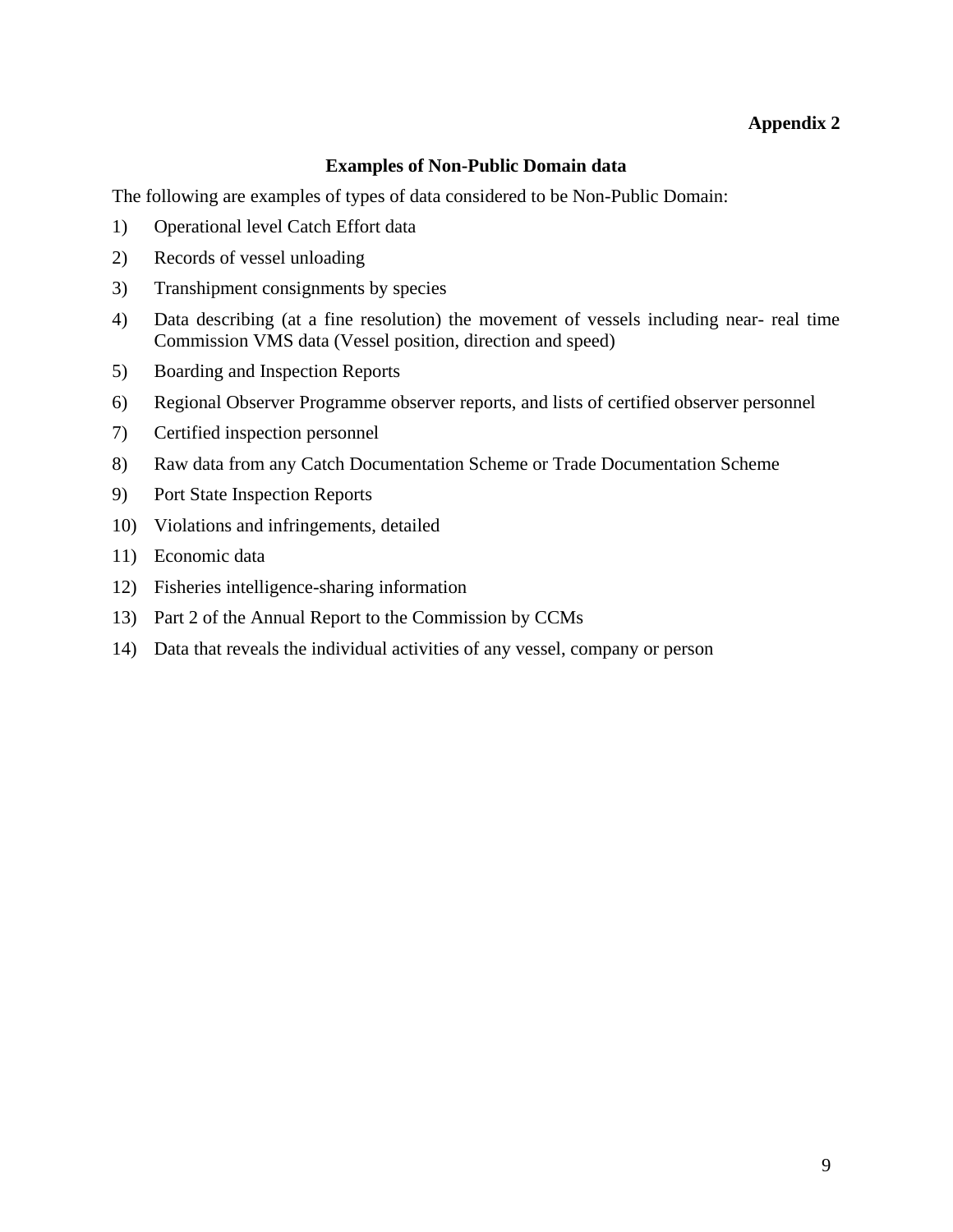

## **FRAMEWORK FOR ACCESS TO NON-PUBLIC DOMAIN DATA**

1. In accordance with the policies for data protection, security and confidentiality established by the Commission's Information Security Policy (ISP), a member, cooperating nonmember or participating territory (CCM) shall have access to non-public domain data types covering describing the activities of any vessels:

(a) covering vessels flying their flag in the WCPFC Convention Area or;

- (b) covering any vessels fishing in waters under their national jurisdiction or;
- (c) covering vessels applying to fish in their national waters, unloading in their ports or transshipping fish within waters under their national jurisdiction;
- (d) for the purpose of scientific and other research, if the CCM that originally provided that data authorises the Commission to release them. In cases where a CCM elects to provide an ongoing authorisation for the release of such data, the CCM may at any time cancel this authorisation by notifying the Secretariat that it has revised its earlier decision.

2. For the purposes of compliance and enforcement activities on the high seas, non-public domain data will be made available subject to separate rules and procedures for the access and dissemination of such data, that the Commission will adopt for these purposes. VMS data will be made available for scientific purposes, subject to these same separate rules and procedures.

3. In regard to paragraph 1:

a) CCMs shall provide a written request for access to such data to the Executive Director, specifying the purpose of the Convention by reference to the relevant article(s). In so doing, CCMs shall use the Commission Data Request Form (Annex 1).

b) The CCM shall undertake to only use such data for the purpose described in the written request. The CCM shall also complete and sign the Commission Confidentiality Agreement (Annex 2).

c) The Executive Director shall not authorize the release of more data than is necessary to achieve the purpose described in the written request.

4. The Executive Director shall not authorize access to non-public domain data by any CCM that has not fulfilled its obligations to provide data to the Commission for two consecutive years until all such matters are rectified. The Executive Director also shall not authorize access to a CCM whose authorized representative failed to observe the *Rules and Procedures for the*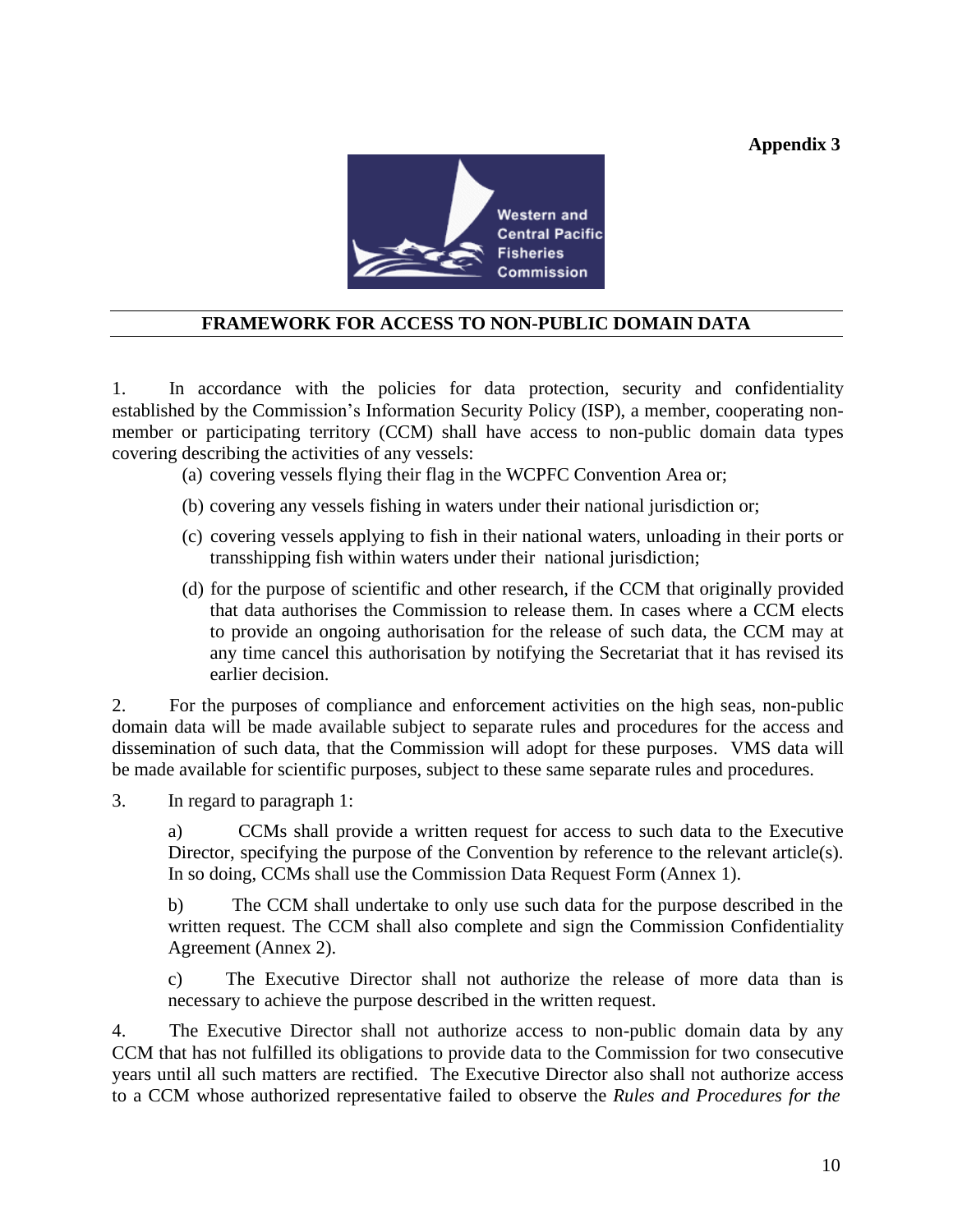*Protection, Access to and Dissemination of Data Compiled by the Commission* until the CCM informs the Executive Director that appropriate actions have been taken.

5. The Executive Director may attach conditions appropriate for the access to such data (such as that the data be deleted upon achievement of the purpose for which it was released or by a pre-determined date, that a register of persons accessing the data be maintained and furnished to the Commission upon request, etc.)

6. Requests may be made for a standing authorization, such that CCMs may have multiple accesses to the requested data for the same purpose as of the original written request.

4. Dissatisfaction with the Executive Director's decisions in regard to access to non-public domain data by CCMs shall be resolved by the Chair of the Commission.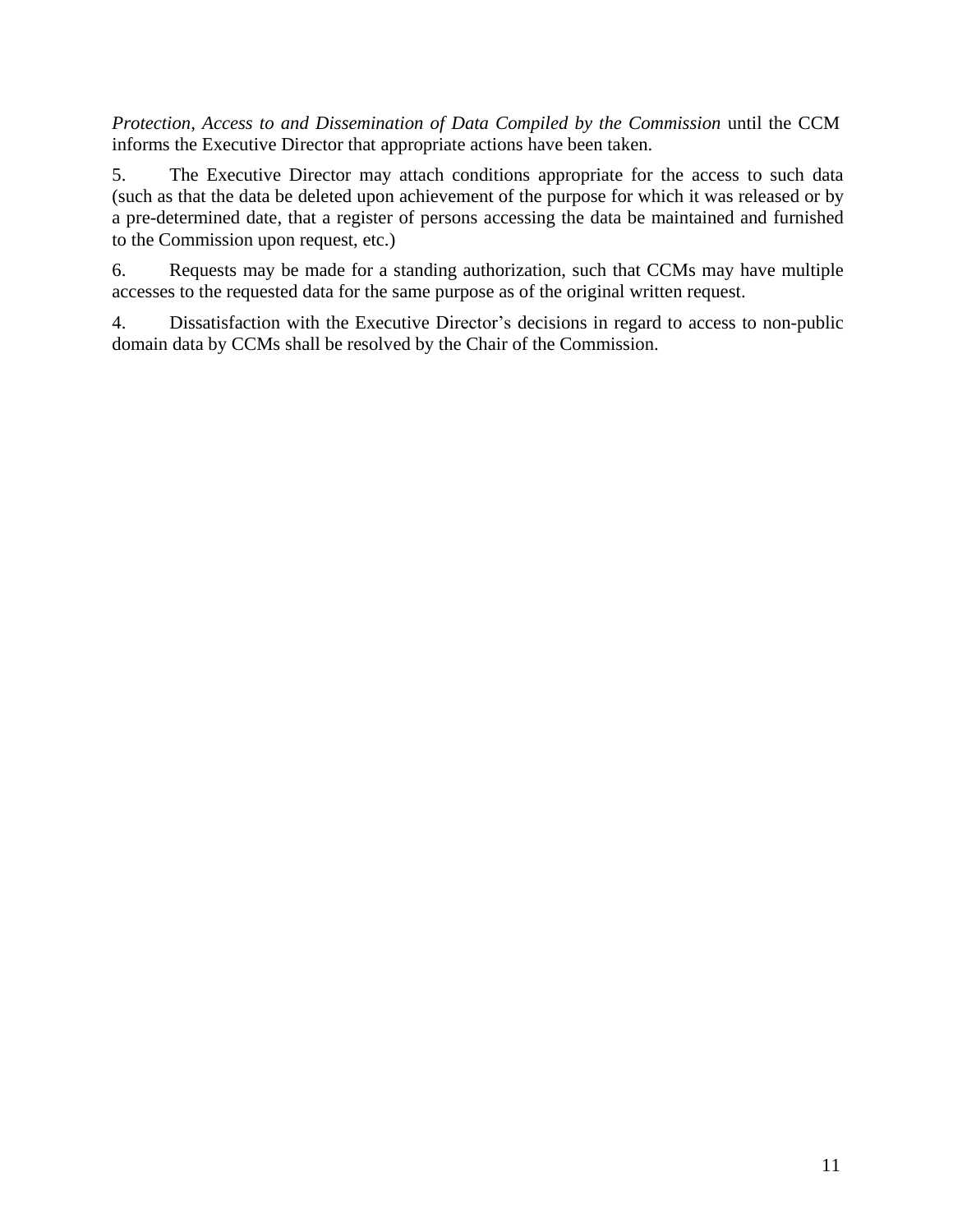

### **1. Data Requested**

*The specification of data being requested should refer to the type of data and any parameters relevant to the type of data, which may include, inter alia, the gear types, time periods, geographic areas and fishing nations covered, and the level of stratification of each parameter.*

[Insert the list of data sets here]

#### **2. Purpose**

*If non-public domain data are being requested, the use of the data shall be authorised only for the purpose described below.*

[If non-public domain data are being requested, insert the description of the purpose for which the data is requested]

#### **3. Persons for Whom Access to the Data is Requested**

*If non-public domain data are being requested, the name(s), job title(s) and affiliation(s) of the authorized representative(s) for whom access to the data is being requested shall be listed below; the use of the non-public domain data shall be authorised only for the person(s) listed below.*

[Insert the list of persons here]

• sign the Confidentiality Agreement.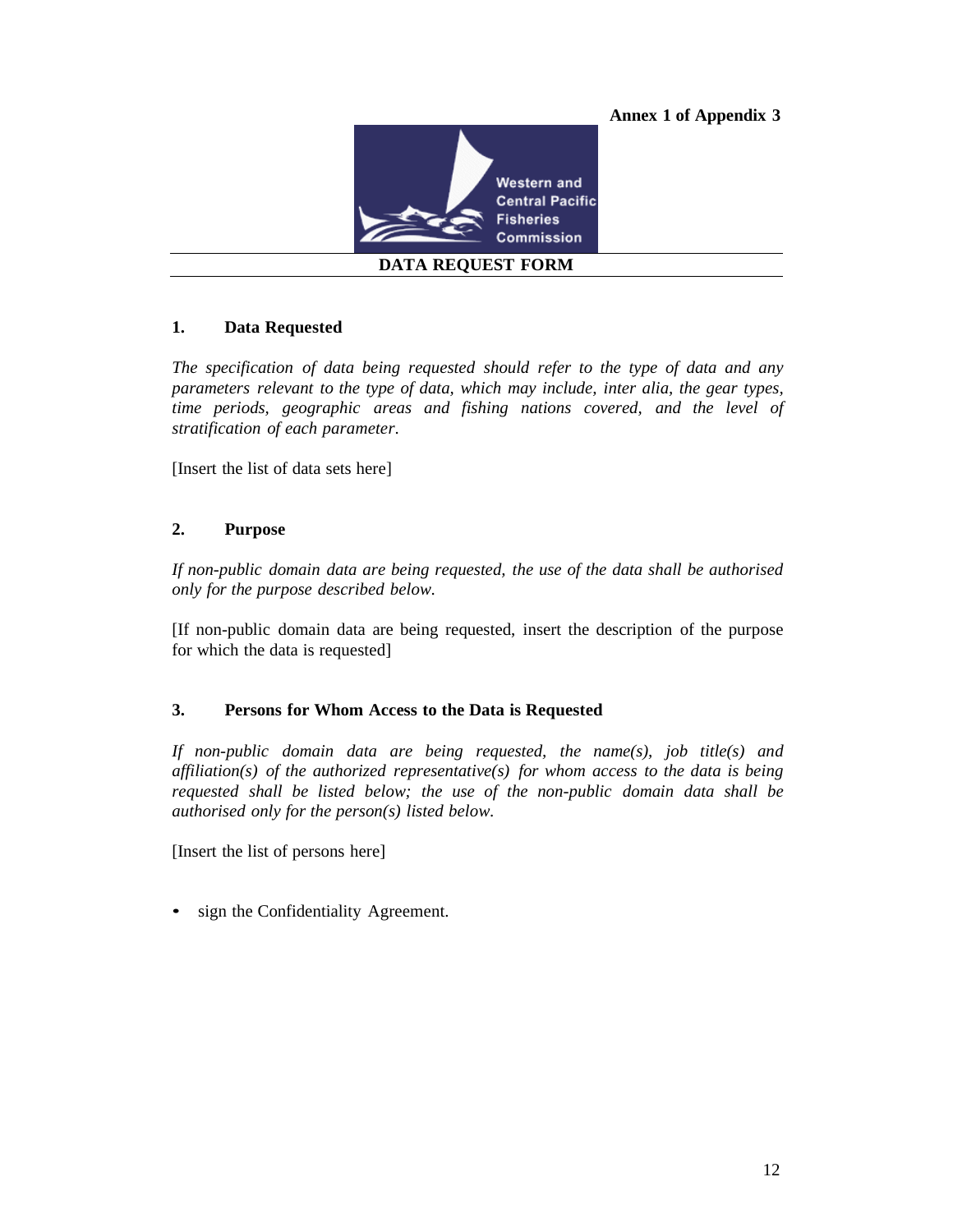

### **Confidentiality Agreement for the Dissemination of Non-Public Domain Data by the Western and Central Pacific Fisheries Commission**

*Applicants name(s) and full contact details and signatures*

| <b>Full name</b> | Institution, address and<br>contact details | <b>Signature and Date</b> |
|------------------|---------------------------------------------|---------------------------|
|                  |                                             |                           |
|                  |                                             |                           |
|                  |                                             |                           |

*I/we agree to the following:*

- *To abide by any conditions attached to use of the data by the Executive Director;*
- *• That the data shall be used only for the purpose for which the data are being requested, be accessed only by the individuals listed in Item 3 of the Data Request Form, and be destroyed upon completion of the usage for which the data are being requested;*
- *To make no unauthorized copies of the data requested. If a copy of all, or part, of the data requested is made by the applicant, all copies, or part thereof, will be registered with the Executive Director and will be destroyed upon completion of purpose for which the data was requested;*
- *To abide by the Commission's data security standards as specified in the Commission's Information Security Policy and the Rules and Procedures for Protection, Access to, and Dissemination of, Data Compiled by the Commission;*
- *• That prior to the publication of any report of an analysis for which the requested data will be used, the report shall be provided to, and cleared by, the Executive Director of the Western and Central Pacific Fisheries Commission, who shall ensure that no non-public domain data will be published;*
- *To provide copies of all published reports of the results of the work undertaken using the data released shall be provided to the WCPFC Secretariat and to the relevant subsidiary body of the Western and Central Pacific Fisheries Commission;*
- *Applicant(s) will not disclose, divulge, or transfer, either directly or indirectly, the confidential information to any third party without the written consent of the Executive Director;*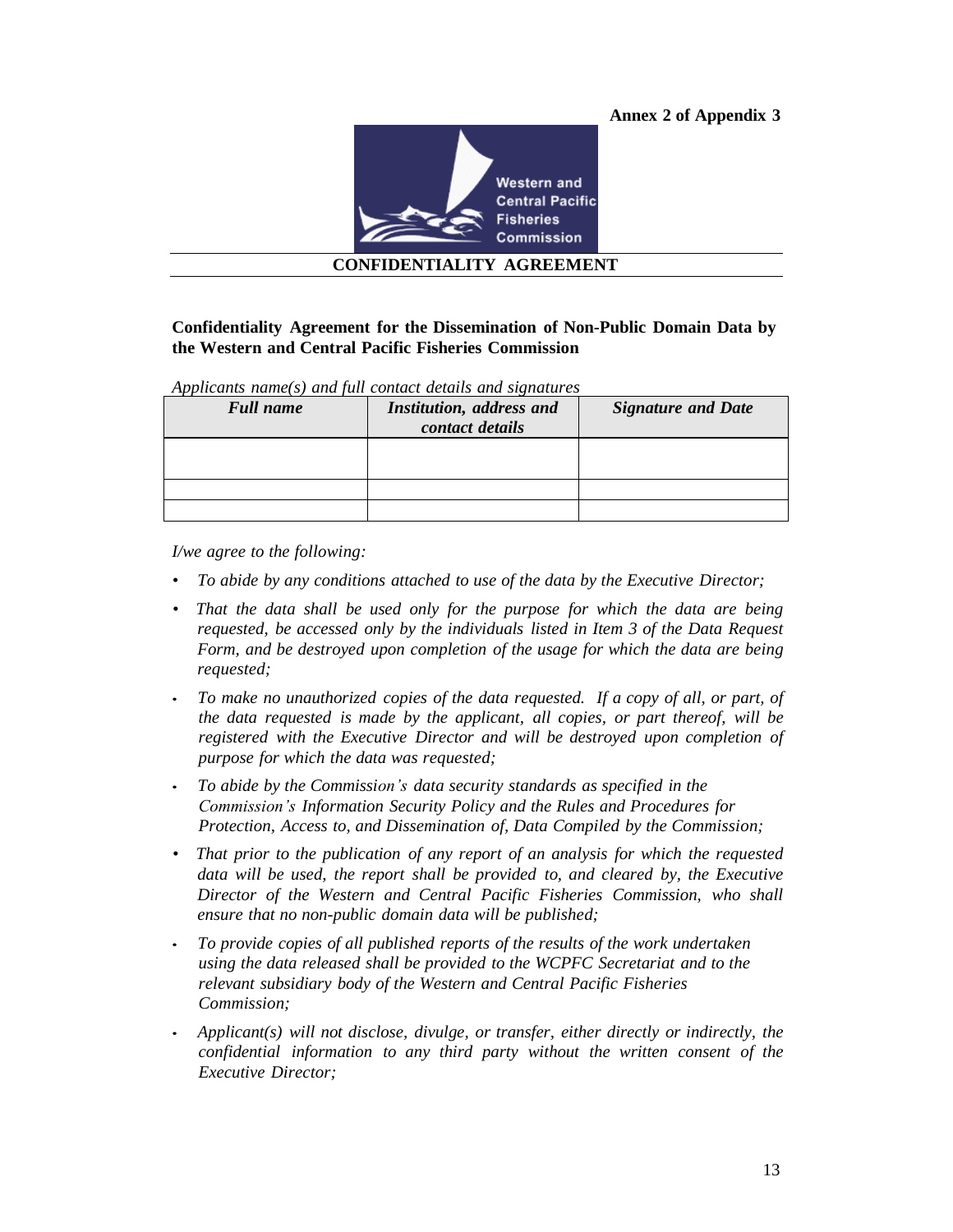- *Applicant(s) shall promptly notify the Executive Director, in writing, of any unauthorized, negligent or inadvertent disclosure of confidential information of the WCPFC.*
- *Applicant(s) assume all liability, if any, in respect of a breach of this Confidentiality Agreement, once the data requested is released to the applicant(s).*
- *Pursuant to paragraph 28 of the Rules and Procedures for the Protection, Access to, and Dissemination of, Data Compiled by the Commission, CCM(s) shall not be granted access to non-public domain data until the appropriate actions have been taken to account for any disclosure in violation of the Agreement by the applicant or, inter alia, its affiliates, employees, attorneys, accountants, consultants, contractors, or other advisers or agents; and.*
- *That this Agreement may be terminated by giving written notice to the other party.*